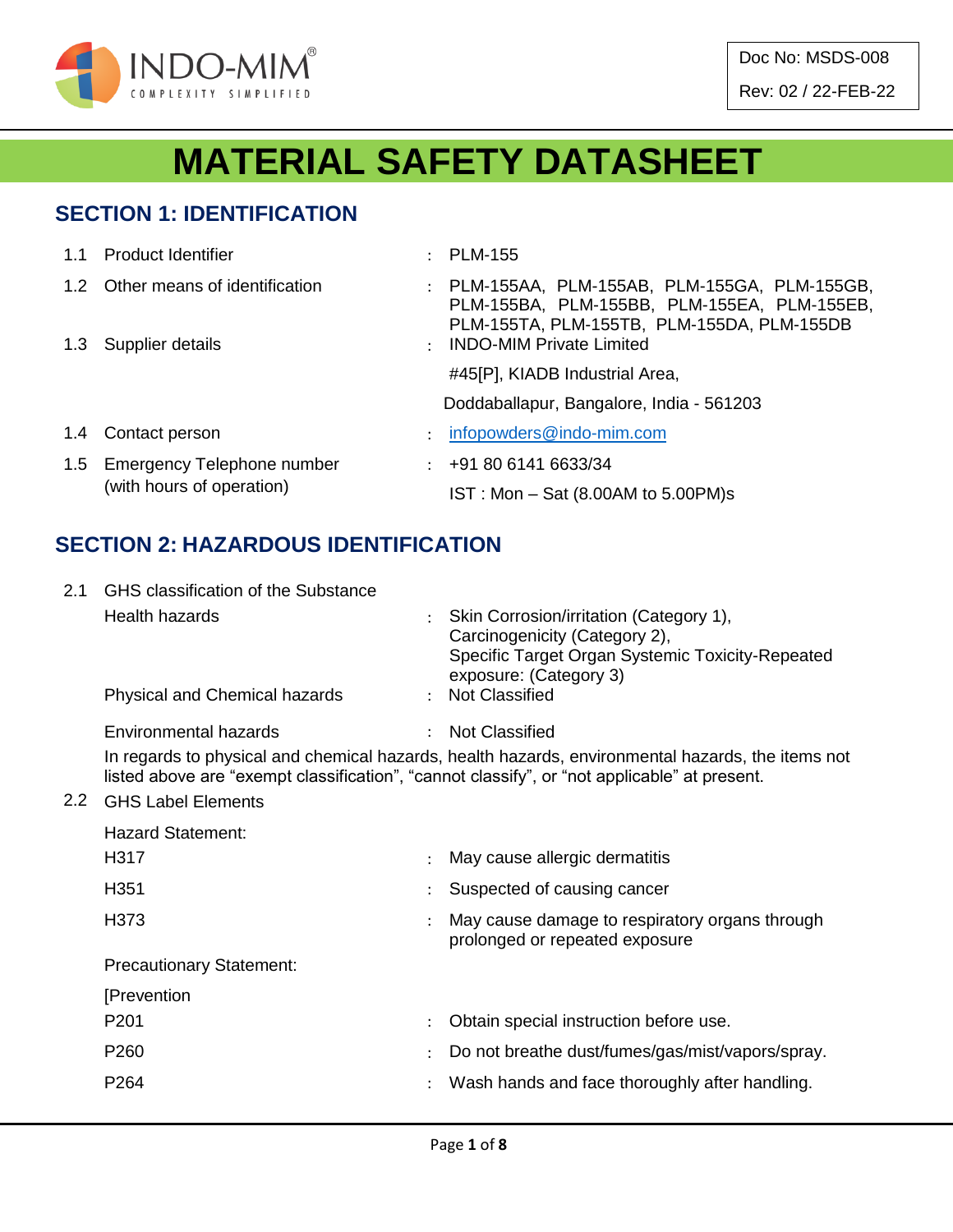

| P <sub>272</sub>     | $\ddot{\phantom{0}}$ | Contaminated work clothing should not be allowed out<br>Of the workplace.                               |  |
|----------------------|----------------------|---------------------------------------------------------------------------------------------------------|--|
| P <sub>280</sub>     |                      | Wear protective gloves/protective clothing/eyes<br>protection/face protection.                          |  |
| [Emergency Response] |                      |                                                                                                         |  |
| P308+P313            | $\ddot{\phantom{0}}$ | If exposed or concerned, Get medical advice/attention.                                                  |  |
| P314                 |                      | Get medical advice/attention if feel unwell.                                                            |  |
| P <sub>501</sub>     |                      | To dispose of contents/container entrust it to a waste<br>service company admitted by local government. |  |
|                      |                      |                                                                                                         |  |

Fire Service Act

This special alloy powder has been confirmed and registered as non-hazardous by ignition test based on Fire service act No. 11 (Part 4 of Article 1 of cabinet Order No. 358). However, there is a possibility that fine particle dust would fire when it is touched.

## **SECTION 3: COMPOSITION/INFORMATION ON INGREDIENTS**

| Substance/Mixture                                          | Mixture                |           |
|------------------------------------------------------------|------------------------|-----------|
| <b>General Product Description</b>                         | <b>Metallic Powder</b> |           |
| Alias                                                      | <b>Alloy Powder</b>    |           |
| Chemical Name, Percent and CAS#:<br>3.2<br><b>Elements</b> | %                      | CAS#      |
| <b>Nickel</b>                                              | $1 - 8$                | 7440-02-0 |
| Copper                                                     | $1 - 5$                | 7440-50-8 |
| Chromium                                                   | $10 - 20$              | 7440-47-3 |
| Niobium                                                    | <1                     | 7440-03-1 |
| Iron                                                       | >70                    | 7439-89-6 |
|                                                            |                        |           |

Any concentration shown as a range is to protect the confidentiality or is due to batch variation

|     | Class Reference Number in the Gazette List : Not Subject |                      |                                           |
|-----|----------------------------------------------------------|----------------------|-------------------------------------------|
|     | Impurities and Stabilizing Additives                     |                      | : No Data                                 |
|     | Contribute to Classification                             |                      |                                           |
|     | <b>Pollutant Release and Transfer Register</b>           |                      | : Not applicable                          |
|     | (PRTR)                                                   |                      |                                           |
|     | Hazard Symbol                                            |                      | $\therefore$ Not harmful                  |
| 3.3 | <b>Risk Phrases</b>                                      |                      |                                           |
|     | R40                                                      | $\ddot{\phantom{0}}$ | limited evidence of a carcinogenic effect |
|     | R43                                                      | $\ddot{\cdot}$       | May cause sensitization by skin contact   |
|     |                                                          |                      |                                           |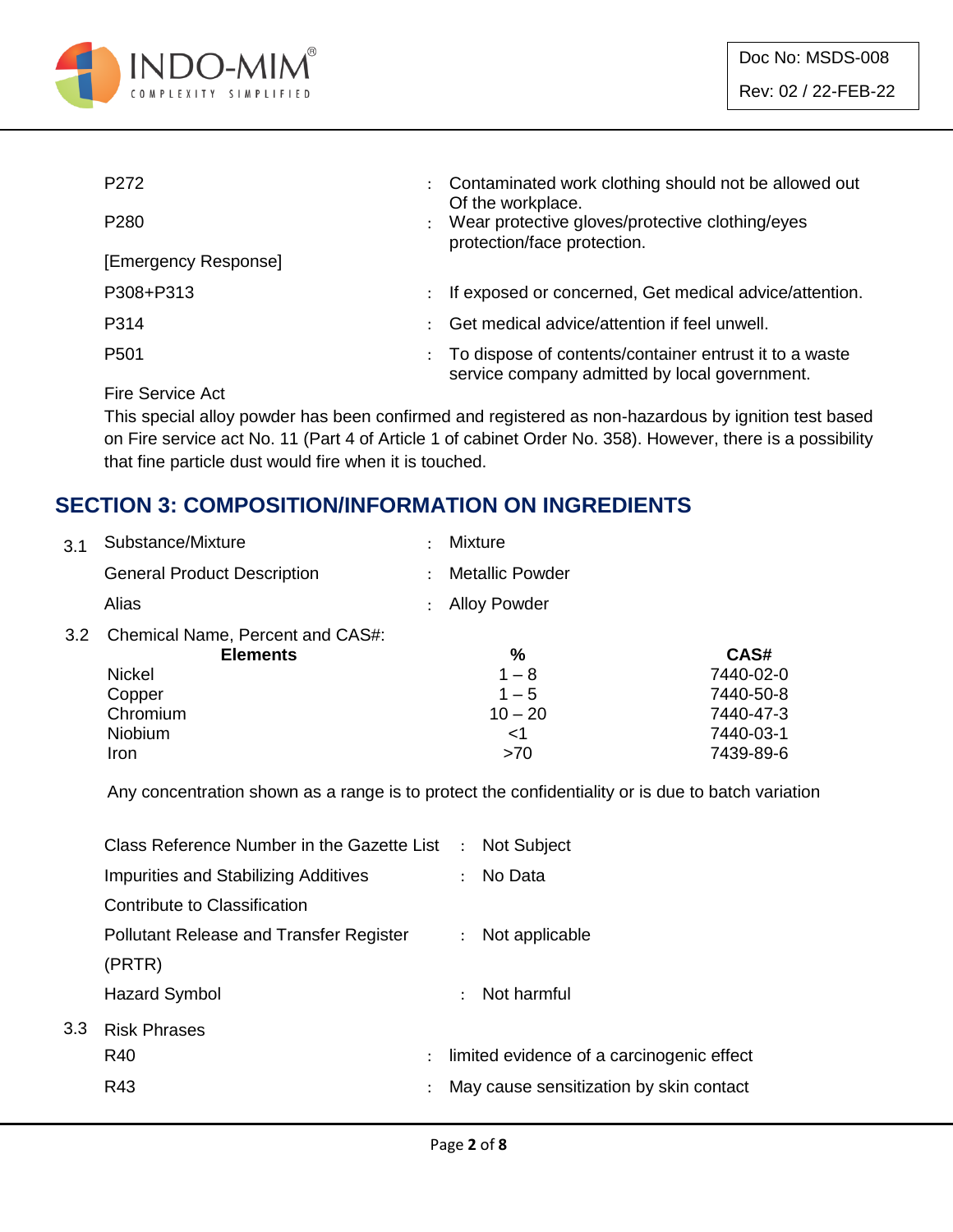

|     | R48/20                |                      | Harmful: danger of serious damage to health by         |
|-----|-----------------------|----------------------|--------------------------------------------------------|
|     |                       |                      | prolonged exposure through inhalation.                 |
| 3.4 | <b>Safety Phrases</b> |                      |                                                        |
|     | S <sub>16</sub>       |                      | Keep away from sources of ignition $-$ No smoking      |
|     | S7/9                  |                      | Keep the container tightly closed and in a well-       |
|     |                       |                      | ventilated place                                       |
|     | S36/37/39             | $\ddot{\phantom{a}}$ | Wear suitable protective clothing, gloves and eye/face |
|     |                       |                      | protection                                             |

## **SECTION 4: FIRST AID MEASURES**

| 4.1 | Inhalation                           |                      | If inhaled, remove to fresh air.<br>Get medical advice/attention if feeling well. |
|-----|--------------------------------------|----------------------|-----------------------------------------------------------------------------------|
|     | 4.2 Skin Contact                     | $\ddot{\phantom{0}}$ | Immediately remove contaminated clothing and shoes.                               |
|     |                                      |                      | Wash with soap and plenty of water.                                               |
|     |                                      |                      | If irritation develops and persists, get medical attention.                       |
|     | 4.3 Eye Contact                      | $\ddot{\phantom{0}}$ | Flush eyes with plenty of water for at least 15 minutes.                          |
|     |                                      |                      | If irritation develops and persists, get medical attention.                       |
| 4.4 | Ingestion                            | $\ddot{\phantom{0}}$ | Immediately rinse mouth. Get medical aid immediately.                             |
| 4.5 | Anticipated Acute & Tardive symptoms | $\mathcal{L}$        | Allergy Symptoms.                                                                 |
| 4.6 | Most important Signs and Symptoms    | $\ddot{\phantom{0}}$ | No data is currently available.                                                   |
| 4.7 | Protection for first-aid             |                      | Wear protective equipment's according to the situation.                           |
| 4.8 | Important notes for Doctor           |                      | No data is currently available.                                                   |

#### **SECTION 5: FIRE FIGHTING MEASURES**

|     | 5.1 Suitable Extinguishing Media                                       |               | : Dry sand, limestone powder, dry powder and special<br>powder against the metal powder.                                                                                                                                       |
|-----|------------------------------------------------------------------------|---------------|--------------------------------------------------------------------------------------------------------------------------------------------------------------------------------------------------------------------------------|
|     | 5.2 Extinguishing media, which must not be<br>used for safety reasons: |               | water and carbon dioxide (CO2)                                                                                                                                                                                                 |
|     | 5.3 Specific Hazards                                                   |               | : Non-dangerous. Heavy metals may be released in<br>hazardous concentrations in the form of dust or fumes.<br>contamination fire extinguishing<br>Collect<br>water<br>separately. This must not be discharged into the drains. |
| 5.4 | <b>Special firefighting Procedures:</b>                                | $\mathcal{L}$ | Using proper extinguishing media water may be<br>ineffective.                                                                                                                                                                  |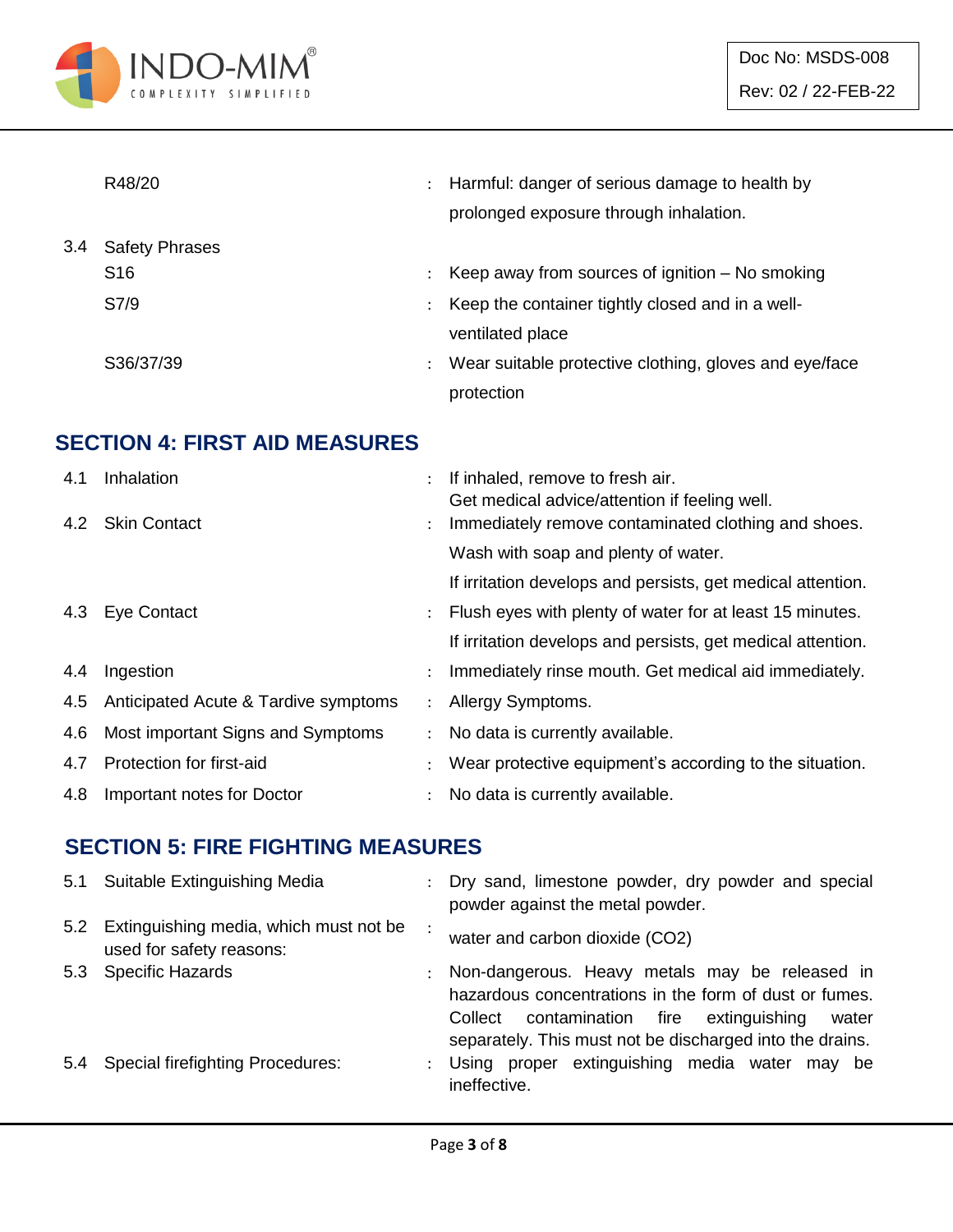

5.5 Protection for firefighting: : Firefighting always wears respiratory protection and protective clothing.

#### **SECTION 6: ACCIDENTAL RELEASE MEASURES**

| 6.1 | <b>Personal Precautions, Protective</b><br>equipment, And emergency measures | : Ensure adequate ventilation.<br>Used personal protective equipment. Avoid contact with<br>skin/eyes. Do not breathe vapors/dust. Remove all<br>ignition. Observe "8.<br>sources of<br>Exposure<br>controls/personal protection". |
|-----|------------------------------------------------------------------------------|------------------------------------------------------------------------------------------------------------------------------------------------------------------------------------------------------------------------------------|
|     | 6.2 Environmental Precaution                                                 | : Avoid runoff into sewers and drains.                                                                                                                                                                                             |
| 6.3 | <b>Collection and Neutralization</b>                                         | : Vacuum or sweep-up spills. Containment and clean-up<br>discard collected spills in airtight containers.                                                                                                                          |
|     | 6.4 Equipment and Methods                                                    | : Prevention of secondary immediately eliminate all<br>sources of ignition                                                                                                                                                         |
| 6.5 | Disaster                                                                     | Prevent runoff into sewers and drains.                                                                                                                                                                                             |

## **SECTION 7: HANDLING AND STORAGE**

| 7.1 | Handling                    |                      |                                                                                                                                                                                                                                                                        |
|-----|-----------------------------|----------------------|------------------------------------------------------------------------------------------------------------------------------------------------------------------------------------------------------------------------------------------------------------------------|
|     | <b>Engineering controls</b> | $\ddot{\cdot}$       | Refer to "Engineering Controls" of "8. Exposure<br>controls/Personal Protection". Wear Proper Protective<br>equipment.                                                                                                                                                 |
|     | Exhaust                     |                      | Use adequate general and local exhaust ventilation to<br>maintain dust concentration levels as low as possible.                                                                                                                                                        |
|     | Precaution                  |                      | The product should only be used in areas from which all<br>naked lights and other sources of ignition have been<br>excluded. Keep away from Heat or Flame. Pay<br>attention to fumes because they may ignite. Take<br>precautionary measures against static discharge. |
|     | Avoiding contact            | $\ddot{\phantom{a}}$ | Refer to "10. Stability and reactivity                                                                                                                                                                                                                                 |
| 7.2 | Storage                     |                      |                                                                                                                                                                                                                                                                        |
|     | <b>Engineering controls</b> | $\ddot{\phantom{a}}$ | The storage area must have a fireproof structure.<br>Prevent hazardous material penetrate into storage<br>area. Provide proper Equipment of lighting and<br>ventilation.                                                                                               |
|     | Incompatibilities           |                      | Refer to "10. Stability and Reactivity".                                                                                                                                                                                                                               |
|     | Storage conditions          | $\ddot{\cdot}$       | Store in a dry, cool and well-ventilated area from heat,<br>sparks, open flames and all other sources of ignition.                                                                                                                                                     |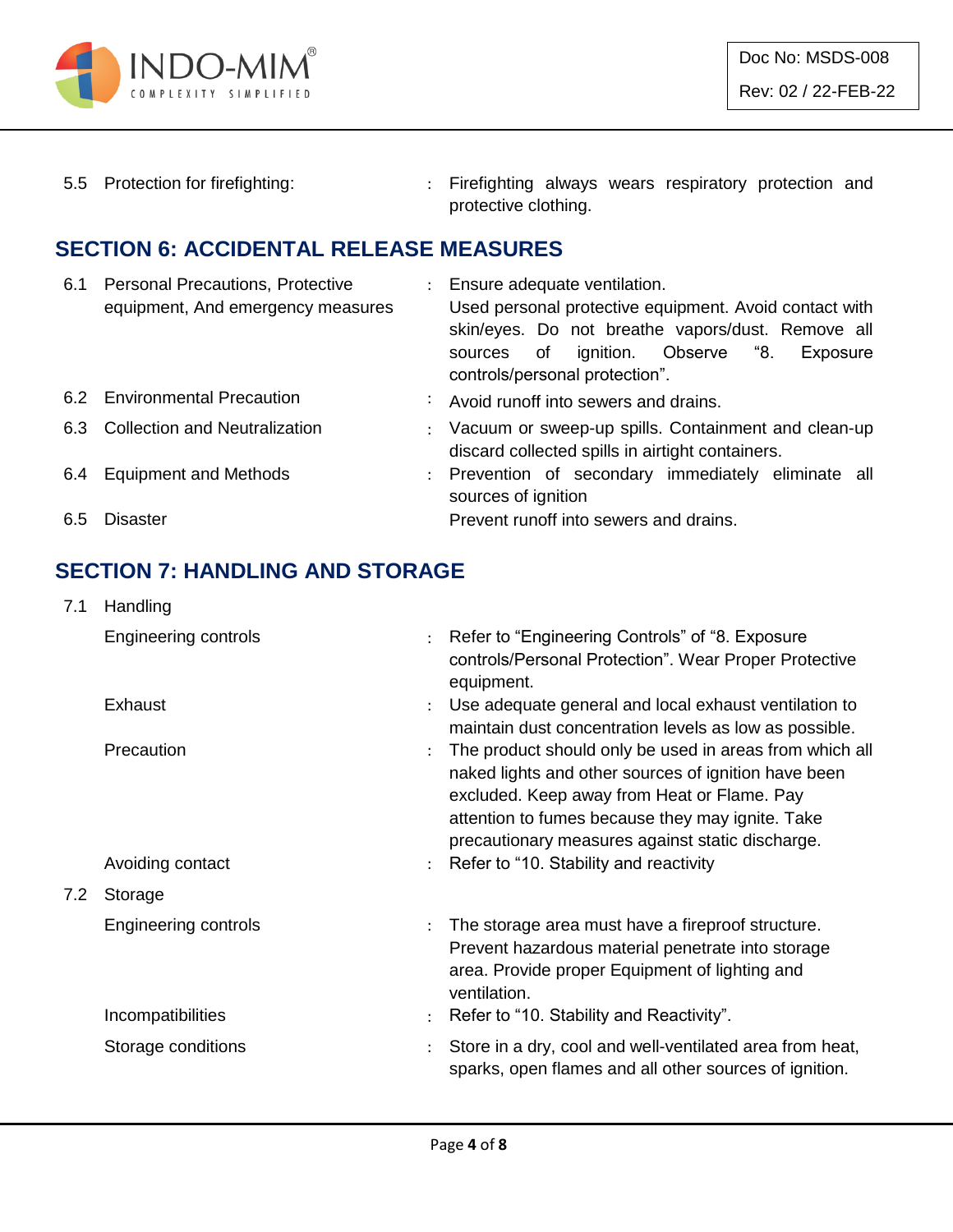

Packaging material **Packaging material in the material which not penetrate any hazardous** material for the container.

## **SECTION 8: EXPOSURE CONTROLS/PERSONAL PROTECTION**

8.1 Control Concentration and working environment assessment criteria: No Data Exposure Limits:

|     | Mn                            |                      | TLV-TWA: 0.2mg/m3 (ACGIH)                                                                  | $$ D |
|-----|-------------------------------|----------------------|--------------------------------------------------------------------------------------------|------|
|     | Ni                            |                      | TLV-TWA: 1.5mg/m3 (ACGIH)(As inhalable<br>fraction)2B                                      |      |
|     | Cr                            |                      | TLV-TWA: 0.5mg/m3 (ACGIH)                                                                  | A4   |
|     | Mo                            |                      | TLV-TWA: 3mg/m3 (ACGIH)                                                                    |      |
|     | Co                            |                      | TLV-TWA: 0.02mg/m3 (ACGIH)                                                                 | A3   |
|     | D                             |                      | Not suspected as a human carcinogen                                                        |      |
|     | 2B                            |                      | Possible human carcinogen                                                                  |      |
|     | A4                            |                      | Not classifiable as a human carcinogen                                                     |      |
|     | A <sub>3</sub>                |                      | Confirmed animal carcinogen with unknown relevance<br>to humans.                           |      |
|     | Engineering control:          |                      | Not required                                                                               |      |
| 8.2 | Protective equipment:         |                      |                                                                                            |      |
|     | <b>Respiratory Protection</b> |                      | In case ventilation is not adequate, wear a P2 filter<br>respirator for harmful particles. |      |
|     | <b>Hand Protection</b>        | $\ddot{\phantom{a}}$ | Wear rubber gloves to meet the regulation of "EU<br>Directive 89/689/EEC" and "EN 374".    |      |
|     | Eye Protection                |                      | Wear Safety goggles meet "EN 166".                                                         |      |
|     | Skin and Body Protection      |                      | Wear suitable clothing with long sleeves.                                                  |      |
|     | Health measures               |                      | Replace work clothing every day.                                                           |      |
|     |                               |                      |                                                                                            |      |

Provide an eyewash unit near the working area.

#### **SECTION 9: PHYSICAL AND CHEMICAL PROPERTIES**

| Appearance           | : Silver-gray, Powder  |
|----------------------|------------------------|
| Odor                 | : Odorless             |
| <b>PH</b>            | $\cdot$ Not applicable |
| <b>Melting Point</b> | Not available          |
| <b>Boiling Point</b> | . Not available        |
|                      |                        |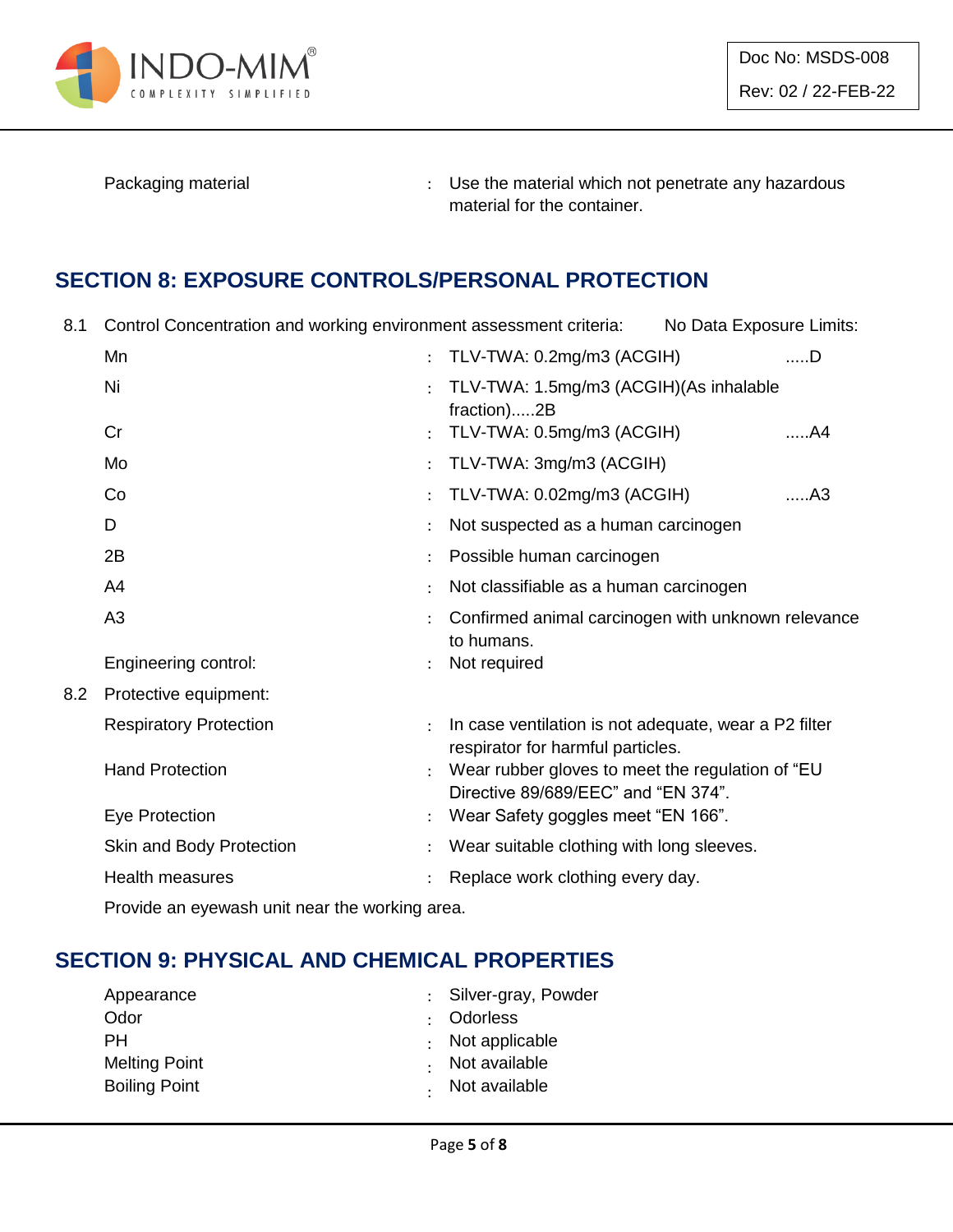

| <b>Flash Point</b>                              |         | Not available       |
|-------------------------------------------------|---------|---------------------|
| Ignition Point                                  |         | Not available       |
| Range of Explosion                              |         | Not available       |
| Vapour Pressure                                 |         | Not available       |
| <b>Specific Gravity</b>                         |         | $7.5 - 9.3$ (g/cm3) |
| Solubility                                      |         | Insoluble           |
| <b>Aqueous Solubility</b>                       |         | Insoluble           |
| Octanol/water                                   |         | Not applicable      |
| <b>Partition coefficient</b>                    |         |                     |
| Decomposition Temperature"                      |         | Not available       |
| Odor threshold                                  |         | Not available       |
| <b>Evaporation Rates</b>                        | $\cdot$ | $0\frac{9}{6}$      |
| Combustibility                                  |         | Not available       |
| <b>Other Physical &amp; Chemical Properties</b> |         | Not available       |

## **SECTION 10: STABILITY AND REACTIVITY**

| Stability                        | Not available                                          |
|----------------------------------|--------------------------------------------------------|
| <b>Hazardous Reactivity</b>      | Not available                                          |
| Condition to avoid               | $\cdot$ High-Temperature state in the dusty atmosphere |
| Incompatibilities                | Oxidizing agents (against Si).                         |
| Hazardous Decomposition products | No data in general use                                 |

## **SECTION 11: TOXICOLOGICAL INFORMATION**

| Not available                          |                      |                                                             |
|----------------------------------------|----------------------|-------------------------------------------------------------|
| <b>Acute Toxicity:</b>                 |                      |                                                             |
| Fe: Rat Oral LD50= 30000mg/kg          |                      |                                                             |
| Mn: Rat Oral LD50= 9000mg/kg           |                      |                                                             |
| Rat Oral LD50= 9000mg/kg<br>Ni:        |                      | (Particle size<1mm)                                         |
| Rat Oral LD50= 3160mg/kg<br>Si:        |                      |                                                             |
|                                        |                      |                                                             |
| <b>Skin Corrosion/Irritation</b>       | ÷                    | Mild Irritation                                             |
| Serious Eye danger/Eye Irritation      |                      | The product is not classified as an eye irritant, however   |
|                                        |                      | high dust levels in the air may cause eye irritation.       |
|                                        |                      | Nickel: may result in allergic lung sensitization reactions |
| Respiratory/Skin Sensitizing Potential | $\ddot{\phantom{0}}$ | Nickel: Allergic skin sensitization reactions are the most  |
|                                        |                      | frequent effect of exposure.                                |
| Mutagenicity                           | $\bullet$            | No information found                                        |
| Carcinogenicity                        | ÷                    | H351: Suspected of causing cancer                           |
|                                        |                      |                                                             |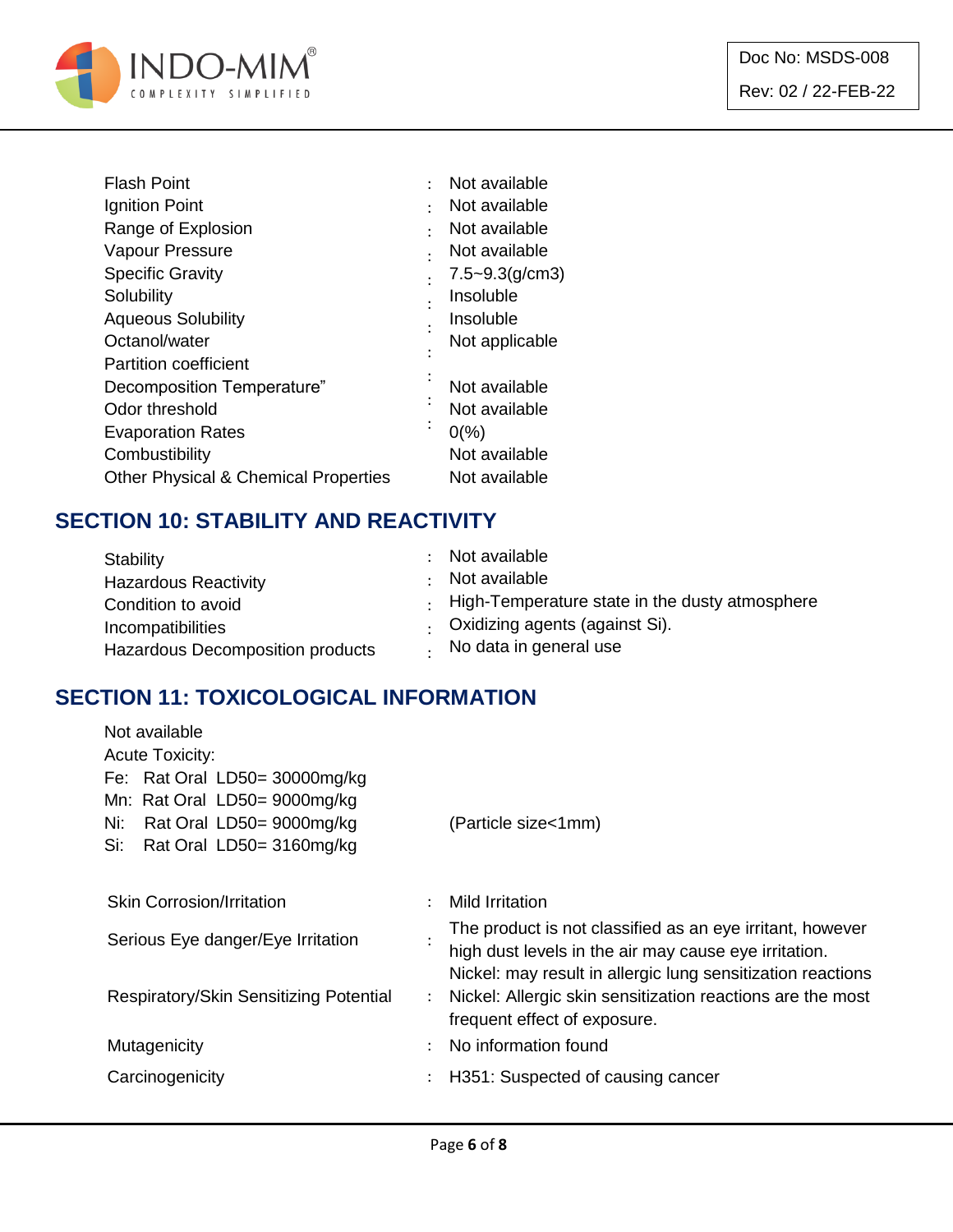

| Reproductive effects                                           |    | No information found                                                                   |
|----------------------------------------------------------------|----|----------------------------------------------------------------------------------------|
| Specific target organ systemic Toxicity<br>(Single Exposure)   |    | No information found                                                                   |
| Specific target organ systemic Toxicity<br>(Repeated Exposure) |    | H372: If inhaled, causes damage to the organ through<br>prolonged or repeated exposure |
| <b>Aspiratory Toxicity</b>                                     | ÷. | No information found                                                                   |
| <b>Other Studies</b>                                           |    | No information found                                                                   |

#### **SECTION 12: ECOLOGICAL INFORMATION**

| Ecotoxicity                            | : No information found |
|----------------------------------------|------------------------|
| Environmental residue/biodegradability | : No information found |
| <b>Bioaccumulation</b>                 | No information found   |
| Mobility in Soil                       | No information found   |
| Other studies                          | . No information found |

#### **SECTION 13: DISPOSAL CONSIDERATIONS**

| <b>Residual wastes</b> | Dispose of in accordance with local regulations. |
|------------------------|--------------------------------------------------|
| <b>Used Containers</b> | Dispose of containers as scrap.                  |

#### **SECTION 14: TRANSPORT INFORMATION**

| International regulation      | Not Regulated as per IATA   |
|-------------------------------|-----------------------------|
| Domestic regulation           | Not Regulated as per IATA   |
| Special safety measures       | : Not Regulated as per IATA |
| Emergency response guide book |                             |
| number                        | : Not Regulated as per IATA |

#### **SECTION 15: REGULATOR INFORMATION**

Chemical Substances Control Law PRTP (Pollutant Release and Transfer Register) Fire Service Act No.11 (Part 4 of Article 1 of Cabinet Order No. 358)

#### **SECTION 16: ADDITIONAL INFORMATION**

References : Ministry of Economy, Trade and Industry: GHS **Guidance** 

Advanced Information Centre of Safety and Health: